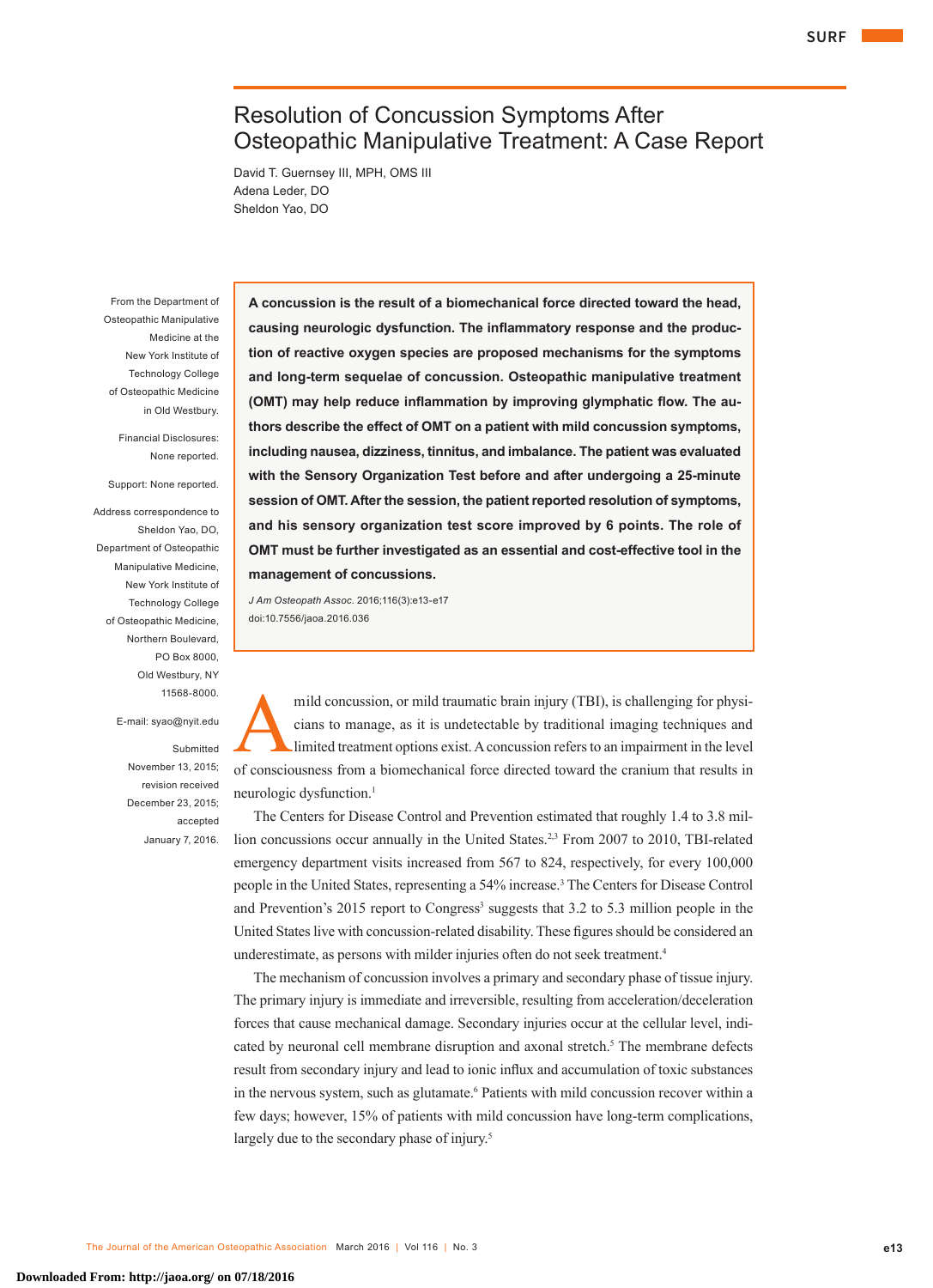Studies have shown that inflammation leads to the production of reactive oxygen species that not only contribute to the initial injury but also potentiate its own pathological course.7,8 The mechanism of injury could, hypothetically, be targeted with osteopathic manipulative treatment (OMT). The confirmation of the glymphatic system helps to support the potential role of OMT as a treatment option.9 Located in the dural sinuses and around the meningeal arteries, the lymphaticlike vessels drain immune cells into deep cervical lymph nodes.<sup>9</sup> This discovery suggests an anatomical justification for how OMT may aid in the clearance of reactive oxygen species and other inflammatory molecules from the brain.

A 2014 review<sup>10</sup> of the management of sport-related concussion found inconclusive evidence that rest or exercise is better; however, it emphasized a more individualized treatment approach. Our literature search for the effects of OMT on concussions found a 2015 retrospective medical record review by Chappell et al.<sup>11</sup> The authors found that 26 records documented improvement in 10 of 22 concussion symptoms in athletes after OMT using the Sport Concussion Assessment Tool (SCAT) 2.11 Other studies have looked at the effect of OMT on concussionlike symptoms, such as headache, vertigo, and imbalance. Researchers found a positive effect of OMT on concussionlike symptoms such as vertigo and imbalance.<sup>12,13</sup> Anderson and Seniscal<sup>14</sup> found that OMT reduced the number of days without headaches compared with relaxation exercises alone.<sup>14</sup>

We report a case in which OMT was used to manage postconcussion symptoms. Symptoms were objectively quantified before and after OMT with the Sensory Organization Test (SOT) and the SMART Balance Master. The SMART Balance Master (Natus Medical Incorporated) has the ability to measure specific changes in balance, and it has been used to help quantify improvements in balance after a concussion or TBI.15

# Case Report

A 27-year-old man presented to the clinic with a 2-day history of dizziness, nausea, fogginess, and a "blowing sensation in the ear." Symptoms started 3 days earlier after a fall while snowboarding without a helmet, during which he hit the left posterior aspect of his head. The patient denied loss of consciousness but admitted to a headache, nausea, dizziness, and tinnitus after the fall. He described his dizziness as "the room was spinning." He denied vomiting, visual changes, or memory loss.

The patient had an unremarkable medical history and denied a history of migraines, attention problems, anxiety, or depression. The patient denied taking medication, including over-the-counter pain medication, after the accident.

In the clinic, the patient appeared uncomfortable. His vital signs were within normal limits, and physical examination findings, including that of the cardiopulmonary system, were unremarkable. A neurologic examination revealed pupils equally round and reactive to light and extraocular muscles full without evidence of nystagmus. Cerebellar signs were absent, sensation was intact in all extremities, and he was able to ambulate without assistance. The remainder of the examination findings were nonfocal.

An osteopathic structural examination revealed a right sphenobasilar synchondrosis torsion, an inferior vertical strain, left temporal bone externally rotated; C3 extended, rotated, and sidebent left; C4-5 extended, rotated, and sidebent right; right first rib inhalation dysfunction; T2-3 flexed, rotated, and sidebent right; L4 extended, rotated, and sidebent left; and a left unilateral sacral flexion. The patient was also evaluated with the SOT on the SMART Balance Master because of his balance complaints. *Figure 1* provides a schematic drawing of the sensory conditions assessed by the SOT. On the basis of the patient's history of trauma and the physical examination findings, mild concussion was diagnosed.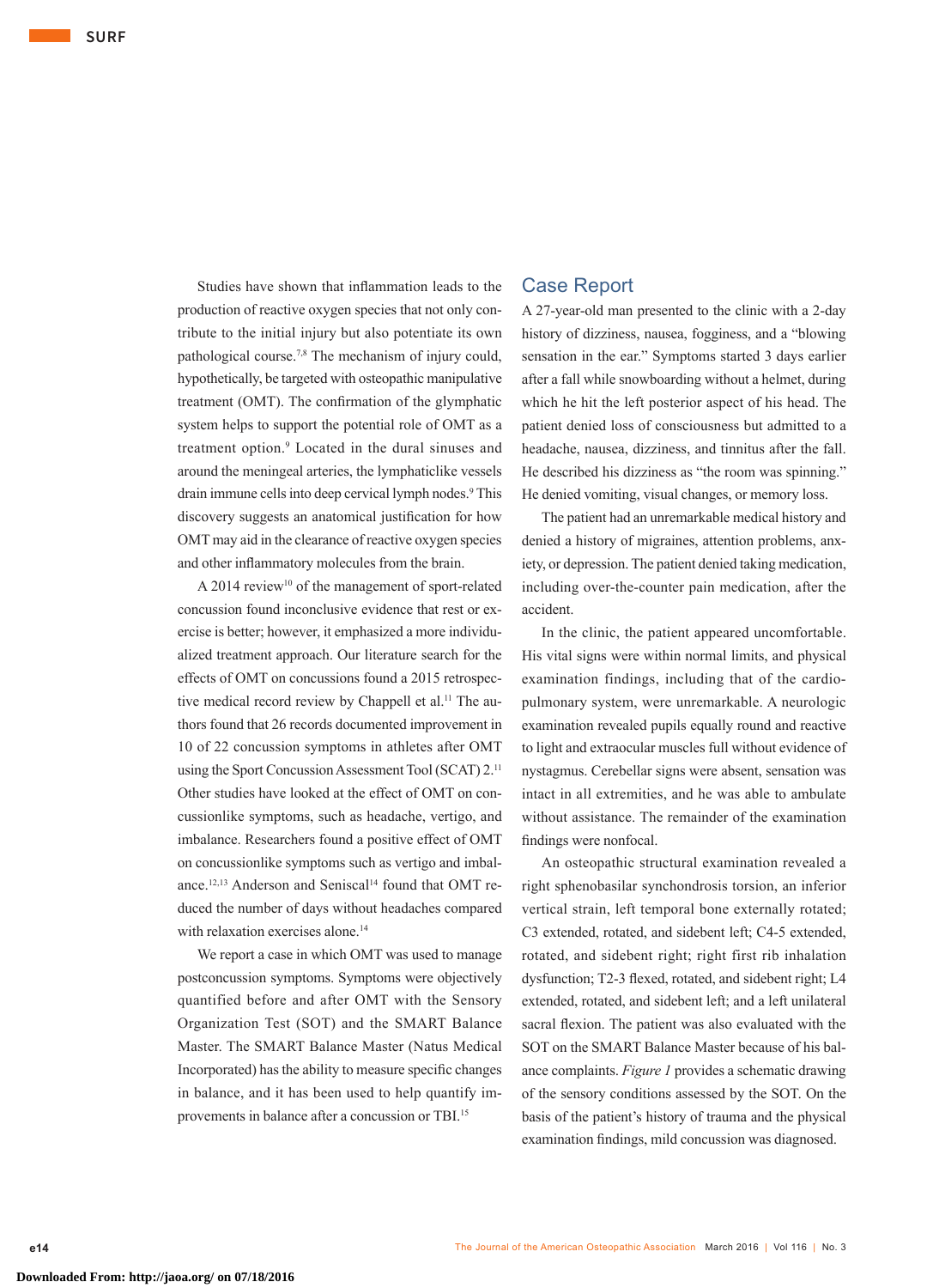

#### **Figure 1.**

Schematic drawing of the 6 sensory conditions based on 3 variables (eyesight, platform stability, and visual field) used during the Sensory Organization Test.

The patient consented to receive a single 25-minute session of OMT for his concussion symptoms. Techniques included balanced membranous tension, cranial bone lifts, venous sinus drainage, balanced ligamentous tension of the thoracic outlet, muscle energy and myofascial release to the cervical and upper thoracic spine, and high-velocity, low-amplitude to the cervical, thoracic, lumbar, and sacral spine segments.

Immediately after treatment, the patient reported resolution of the dizziness, tinnitus, and nausea. He denied further sensation of the room spinning. The SOT showed an increase in the composite equilibrium from 76 before treatment to 81 after treatment. The equilibrium score in conditions 4 and 5, which are associated with the visual and vestibular aspects of balance, improved the most after treatment (*Figure 2*). One week after treatment, the patient returned for a follow-up visit and denied any symptoms. No further follow-up was documented.

## **Discussion**

The secondary phase of injury in concussion results in an inflammatory response and production of reactive oxygen species, which are proposed to perpetuate concussion symptoms. With the discovery of the glymphatic system providing a potential anatomical justification, we hypothesize that OMT improves symptoms of concussions by increasing glymphatic drainage. Studies have reported that biomarkers, produced as a result of tissue damage from concussions, pass through the glymphatic system into the cervical lymphatic vessels.<sup>10,16</sup> It has been demonstrated that cranial manipulation can have an effect on the Traube-Hering-Mayer oscillation and autonomic nervous system, which can directly affect the flow of cerebrospinal fluid through the glymphatic system.<sup>17</sup> Dreha-Kulaczewski et al<sup>18</sup> also found that inspiratory thoracic pressure changed cerebrospinal fluid flow. In other regions of the body, OMT has been demonstrated in animal models to improve lymphatic flow<sup>19</sup>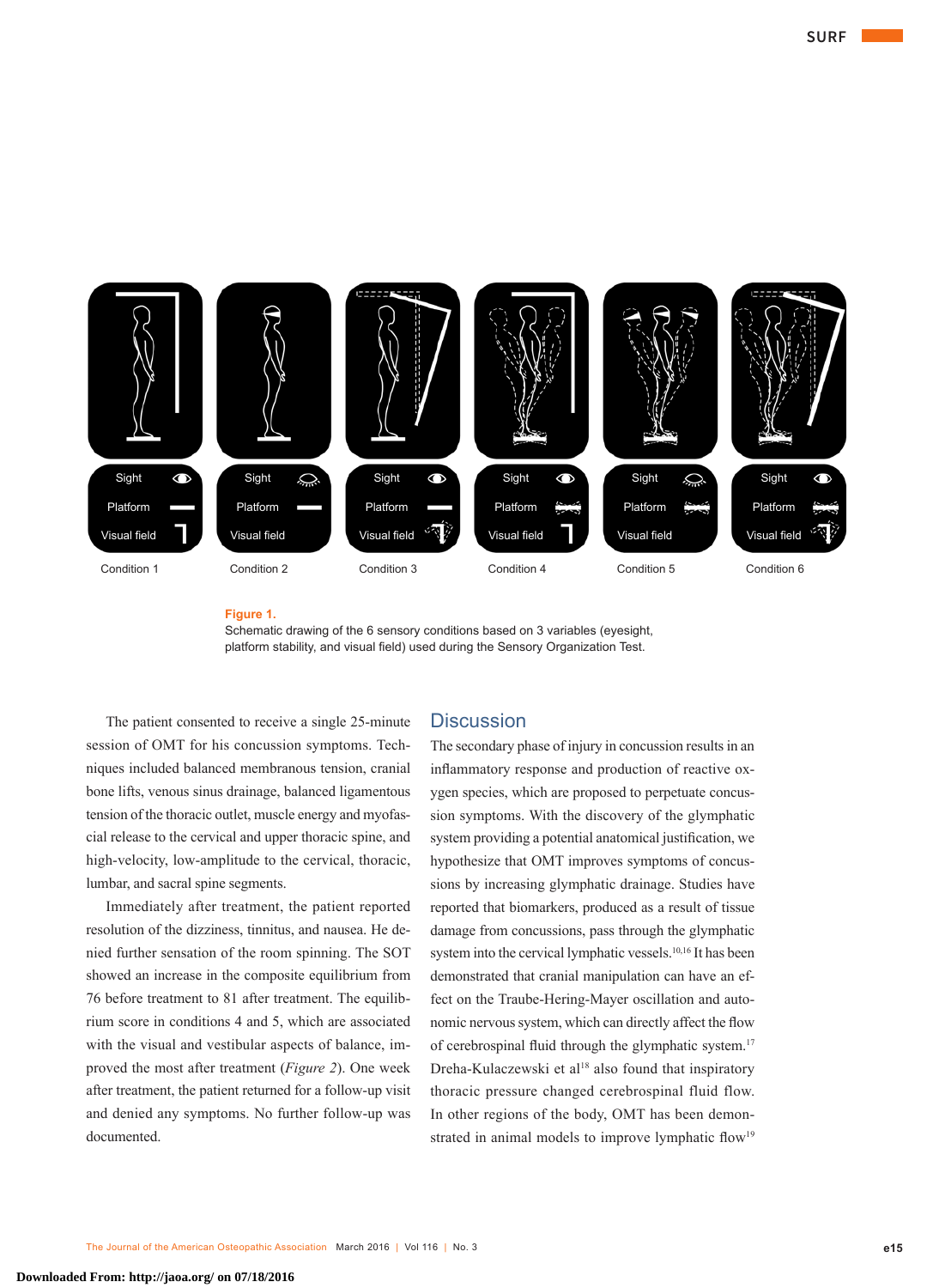

#### **Figure 2.**

Results from the SMART Balance Master (Natus Medical Incorporated) immediately before (A) and after (B) osteopathic manipulative treatment (OMT) in a 27-year-old man with mild concussion. For each sensory condition, 3 trials were run. Orange bars indicate that the patient performed above the average score for age, sex, and height; the purple bar indicates that the patient performed below the average score. Conditions are shown in *Figure 1*.

and, in combination with the findings of Dreha-Kulaczewski et al,<sup>18</sup> a potential mechanism of action for OMT's effect on glymphatic flow can be theorized. We believe this information supports our hypothesis and provides a strong foundation for future research to uncover the exact mechanism of action and quantify the effect OMT has on glymphatic flow in patients with concussion.

> Although the effect of OMT on glymphatic flow is a possible explanation for improved concussion symptoms in the current case, techniques applied to other body regions may also have affected the patient's symptoms. For instance, evidence suggests that mechanoreceptors in cervical vertebral facets are involved in proprioception.20 The OMT techniques that targeted the cervical spine in the current case, including myofascial release, muscle energy, and high-velocity, low-amplitude, could have improved signaling from cervical mechanoreceptors. Other mechanisms could explain the patient's symptom relief and should be investigated to determine all possible mechanisms of action of OMT on concussion symptoms.

The findings in the current case have limited value. No standardized assessment tool such as Immediate Post-Concussion Assessment and Cognitive Testing (Im-PACT; ImPACT Applications, Inc) or the SCAT-3 were used to objectively quantify the severity of the concussion. The SOT results from the SMART Balance Master were able to provide an objective measure of balance; however, further studies are required to validate this tool as a measure of OMT's effect on balance in patients with concussion. Furthermore, the patient was not followed up beyond 1 week, which prevented us from determining whether he remained asymptomatic.

The pathophysiologic process of concussions is complex, and researchers globally are investigating this topic.<sup>21</sup> For OMT, future mechanistic studies should examine the physiologic effects of OMT on different processes, such as cerebral blood flow, lymphatic drainage, and levels of inflammatory markers. Moreover, a case series or a pilot study that looks at how patients respond to OMT would be the next logical step in quantifying the effect of OMT. These results would provide a strong foundation to sup